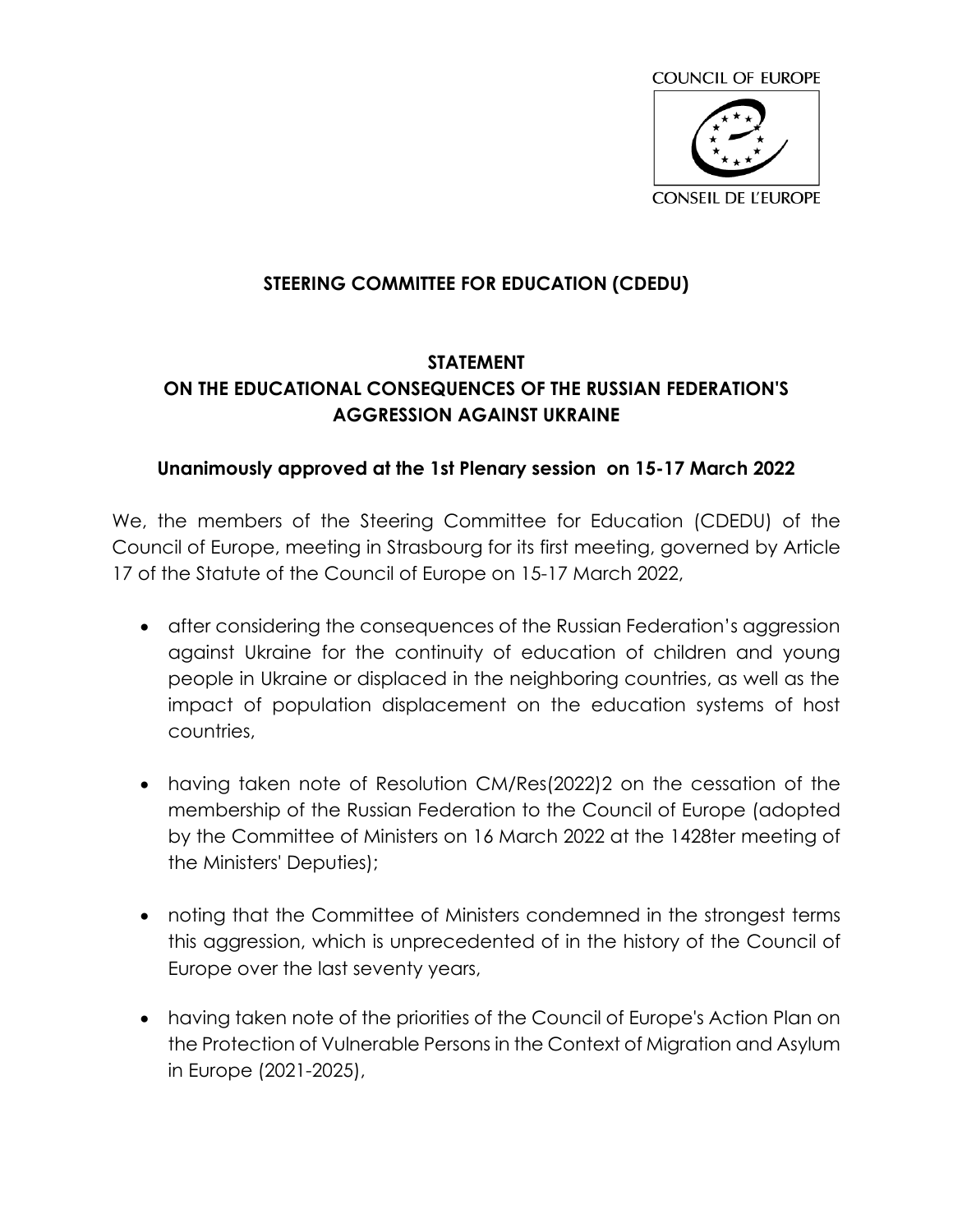Emphasise that in today's divided Europe, the aims outlined in the European Cultural Convention (1954) remind us of the crucial role that education plays in peacebuilding by learning about each other's languages and histories,

Express our deep concern about the flagrant jeopardizing of the right to education by the aggression of the Russian Federation, which creates conditions that make it impossible to enjoy and exercise this fundamental right enshrined in the European Convention on Human Rights, the European Social Charter, the International Convention on the Rights of the Child and other international instruments,

Reassure the Ukrainian people, schoolchildren, students, teachers and the Ukrainian educational community of our unwavering solidarity and support in these dark days of their history,

Extend our gratitude to Ukraine's neighbouring member States, which have welcomed and provided support to the Ukrainian refugees,

Call on Council of Europe member and observer States to provide support to the Ukrainian people and all displaced/refugee persons by this conflict without discrimination, in particular those currently enrolled in school and higher education, in order to enable them to have access to education, training and higher education,

In particular, call on Council of Europe member and observer States to ensure the access of learners who have had to flee from Ukraine to quality education within their respective education systems in accordance with Recommendation CN/Rec (2012)13 on ensuring quality education,

Invite the governing bodies of the Partial Agreements with education-related activities (ECML, OHTE, North-South Centre) to consider appropriate measures within their respective mandates,

We commit to prioritizing within the framework of the Council of Europe's Education for Democracy Programme, and while respecting the constitutional structures, national and local contexts, actions aimed at educational continuity for displaced/refugee persons through the following initiatives: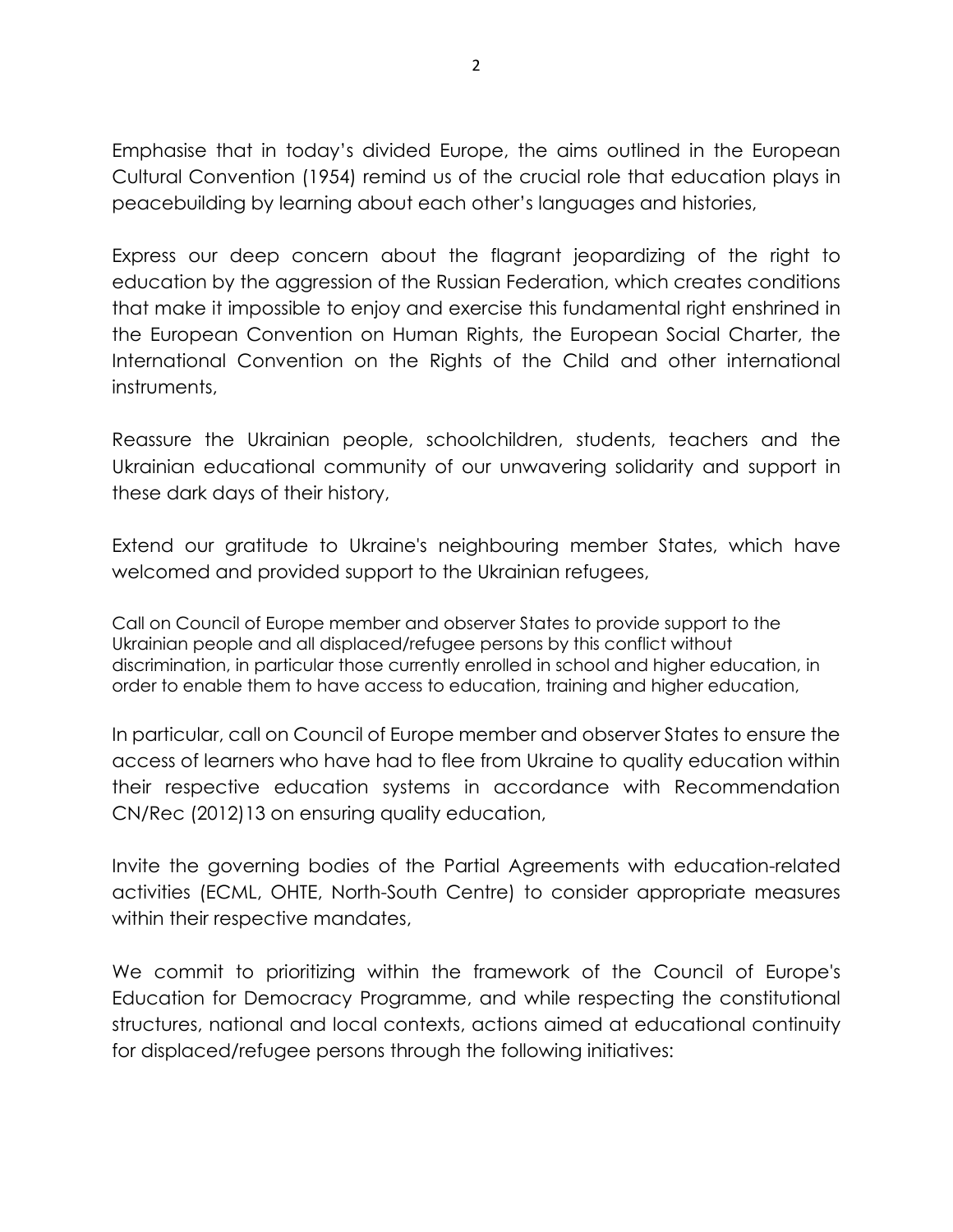- 1. Develop psychological support programmes for children and young people impacted by war trauma and displacement.
- 2. Strengthen and diversify the training offer for the teaching and nonteaching staff who will be directly involved in the reception and integration of refugee children and young persons in the education systems.
- 3. In this respect, promote the training modules developed by the Council of Europe in the framework of its Education for Democratic Citizenship and Education for Digital Citizenship programmes and in particular the Learning Modules Online courses such as "How to Welcome Newcomers to the Classroom"? or "The Key to Media Literacy: Creating Safer and More Democratic Schools in the Digital Age" to support the integration of refugee and displaced children and young people in schools and to fight against misinformation.
- 4. Promote the linguistic integration of children and young people in national education systems by enhancing the variety of instruments of the Council of Europe's Linguistic Integration programme for migrants and refugees in countries where it is most required.
- 5. Pay specific attention to materials that provide practical assistance to school leaders and teachers in their challenging duty of addressing current events in classrooms across Europe in a way that improves education for democratic citizenship.
- 6. Ensure the visibility of the Council of Europe's platform of resources and references for plurilingual and intercultural education, including those on languages of schooling, language as a subject, language in other subjects and intercultural education, and the corresponding ECML thematic areas.
- 7. Ensure the right to fair recognition of qualifications as provided for under Article 7 of the Lisbon Recognition Convention of the Council of Europe and UNESCO.
- 8. Accelerate the use of the European Qualifications Passport for Refugees (EQPR), a tool set up to assess the qualifications of displaced and refugee students for which documents are insufficient or missing, in order to improve